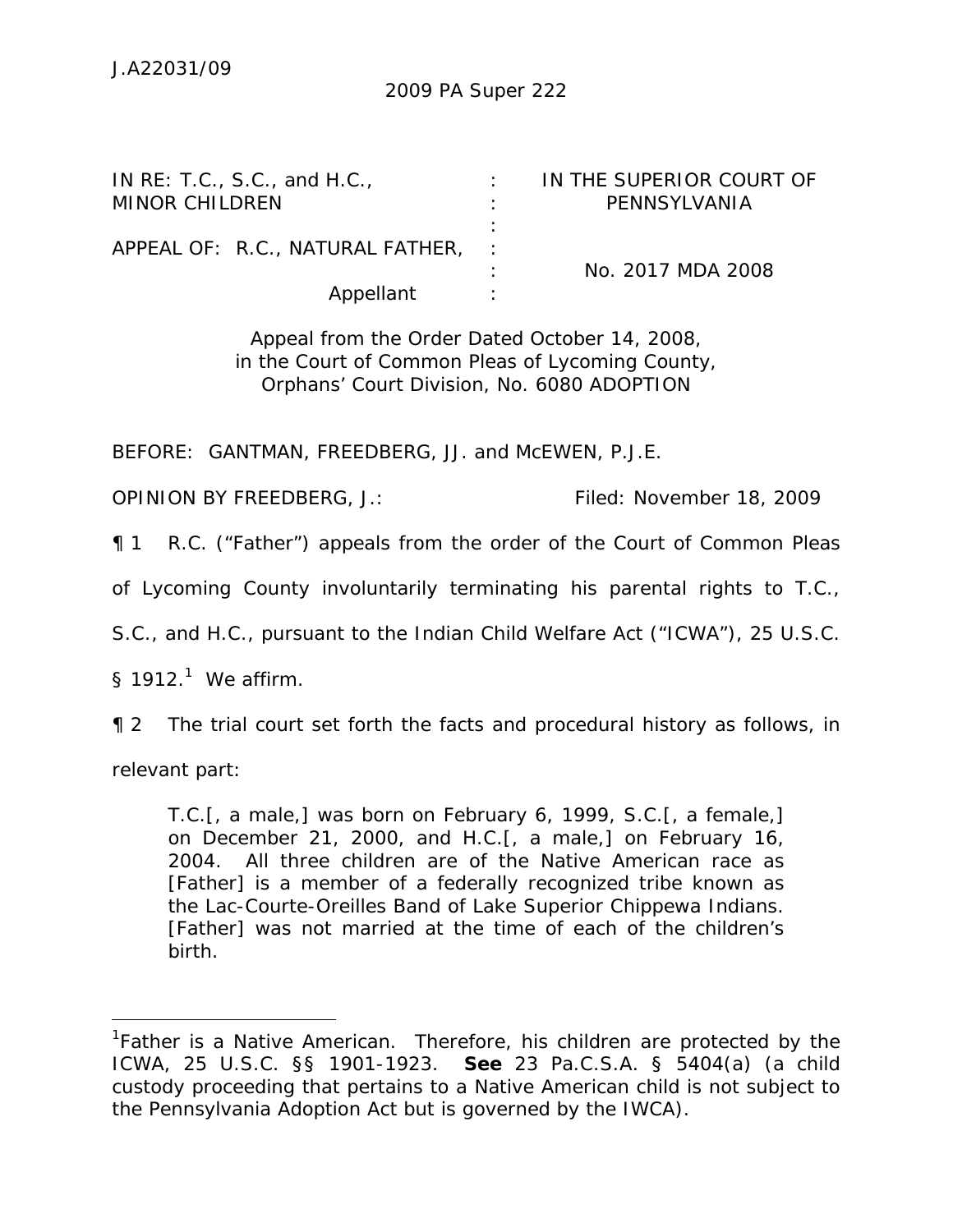-

On February 13, 2006, a dependency hearing was held.  $\ldots$  [<sup>2</sup>] At that time, the children were declared dependent with placement in their parents' home. A review hearing was held on August 28, 2006[,] before the Honorable Richard A. Gray, who reaffirmed dependency and continued placement in [Father's] home. On November 8, 2006, the police were called to the home and reported that [Father] and his paramour . . . were heavily intoxicated. The police were called again on November 16, 2006; the police report indicated [Father] was heavily intoxicated and was charged with simple assault, making terroristic threats, and harassment. On December 11, 2006[,] and December 20, 2006, a review hearing was held before the Honorable Kenneth D. Brown, who reaffirmed dependency and ordered the children be placed in an approved foster home. On December 20, 2006, [Lycoming County Children and Youth Services] placed the children with [Foster Parents].

On May 14, 2007, a review hearing was held before th[e] [c]ourt, which reaffirmed dependency and ordered all the children to remain in the resource home together. A review hearing was held before the Honorable Dudley N. Anderson on November 1, 2007, who found the children should continue in placement in the resource home and [Father] was directed to attend drug and alcohol counseling. On February 8, 2008, the police were called to [Father's] home because Mother had slashed [Father's] face. When Corporal Ottaviano of the South Williamsport Police Department arrived, he found [Father] to be highly intoxicated and refusing treatment. A review hearing was held on March 11, 2008 before the Honorable William S. Keiser, in which he revoked the order for unsupervised visitation in light of the February [8], 2008 incident.

On April 24, 2008, [Lycoming County Children and Youth Services] filed the instant [p]etition for [i]nvoluntary [t]ermination of [p]arental [r]ights. . . .

<sup>2</sup> The reasons for the agency's involvement with the family included, *inter alia*, domestic violence and alcoholism. N.T., 9/23/2008, at 13.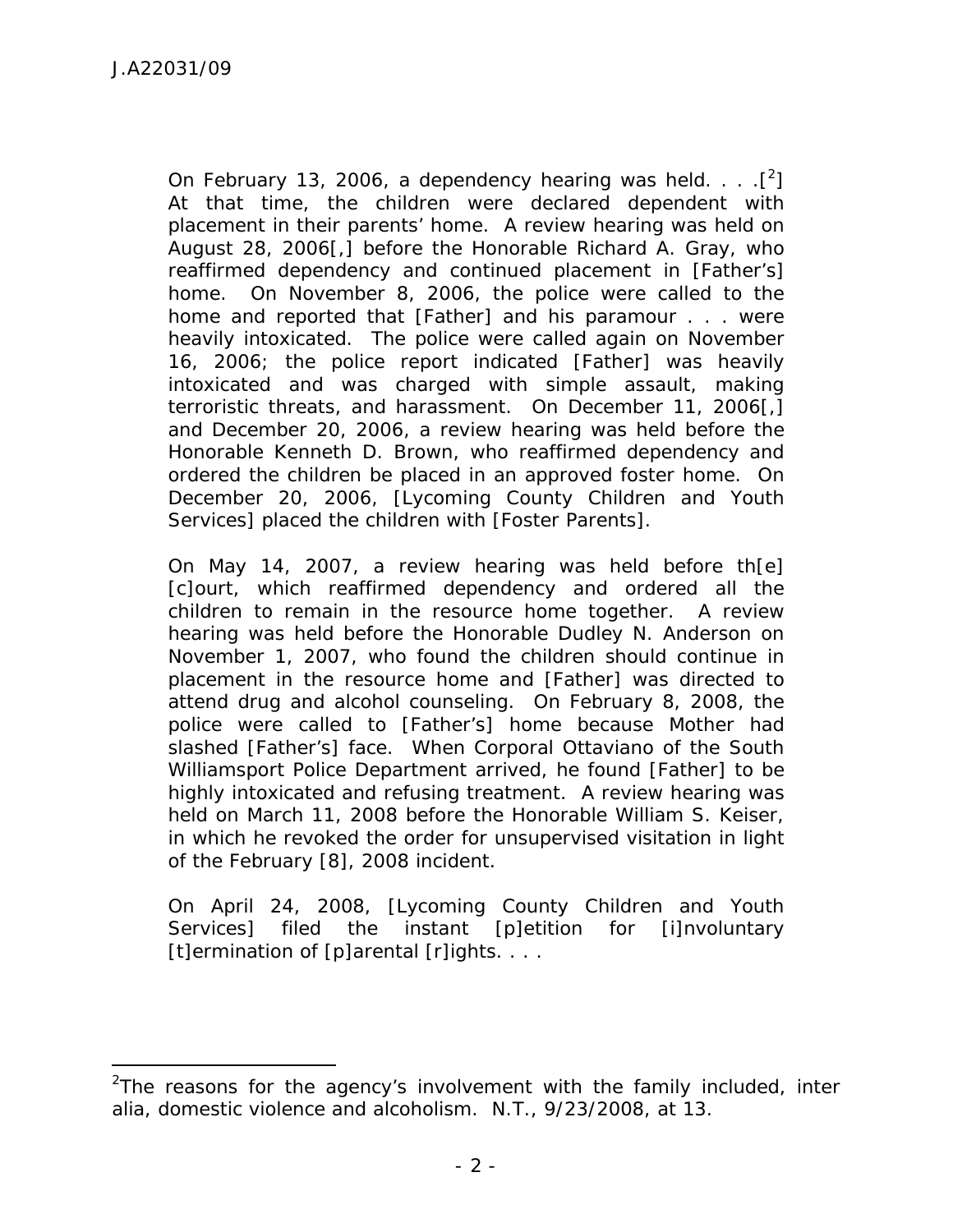Trial Court Opinion, 10/14/2008, at 1-2 (original footnotes omitted). Following a hearing on the petition on September 22, 2008, September 23, 2008, and September 25, 2008, the trial court involuntarily terminated Father's parental rights.<sup>3</sup> This timely appeal followed. Father was ordered to file a concise statement of errors complained of on appeal pursuant to Pa.R.A.P. 1925(b). Father filed his statement, and the trial court then issued its Opinion.

¶ 3 Father raises the following issues on appeal, both of which relate to CYS's burden of proof under the ICWA:

- 1. Whether the lower court erred in terminating [Father's] parental rights where the expert testimony introduced by the Lycoming County Children and Youth Services did not conclusively satisfy the standard set forth in the Indian Child Welfare Act?
- 2. Whether the lower court erred in terminating [Father's] parental rights where the Lycoming County Children and Youth Services did not meet its burden under [the] Indian Child Welfare Act of proving beyond reasonable doubt termination was justified?

Father's brief at 6.

 $\overline{a}$ 

¶ 4 The scope and standard of review in this case are as follows:

In an appeal from an order terminating parental rights, our scope of review is comprehensive: we consider all the evidence presented as well as the trial court's factual findings and legal conclusions. However, our standard of review is narrow: we will reverse the trial court's order only if we conclude that the trial

 $3$ The mother of the children voluntarily relinquished her parental rights.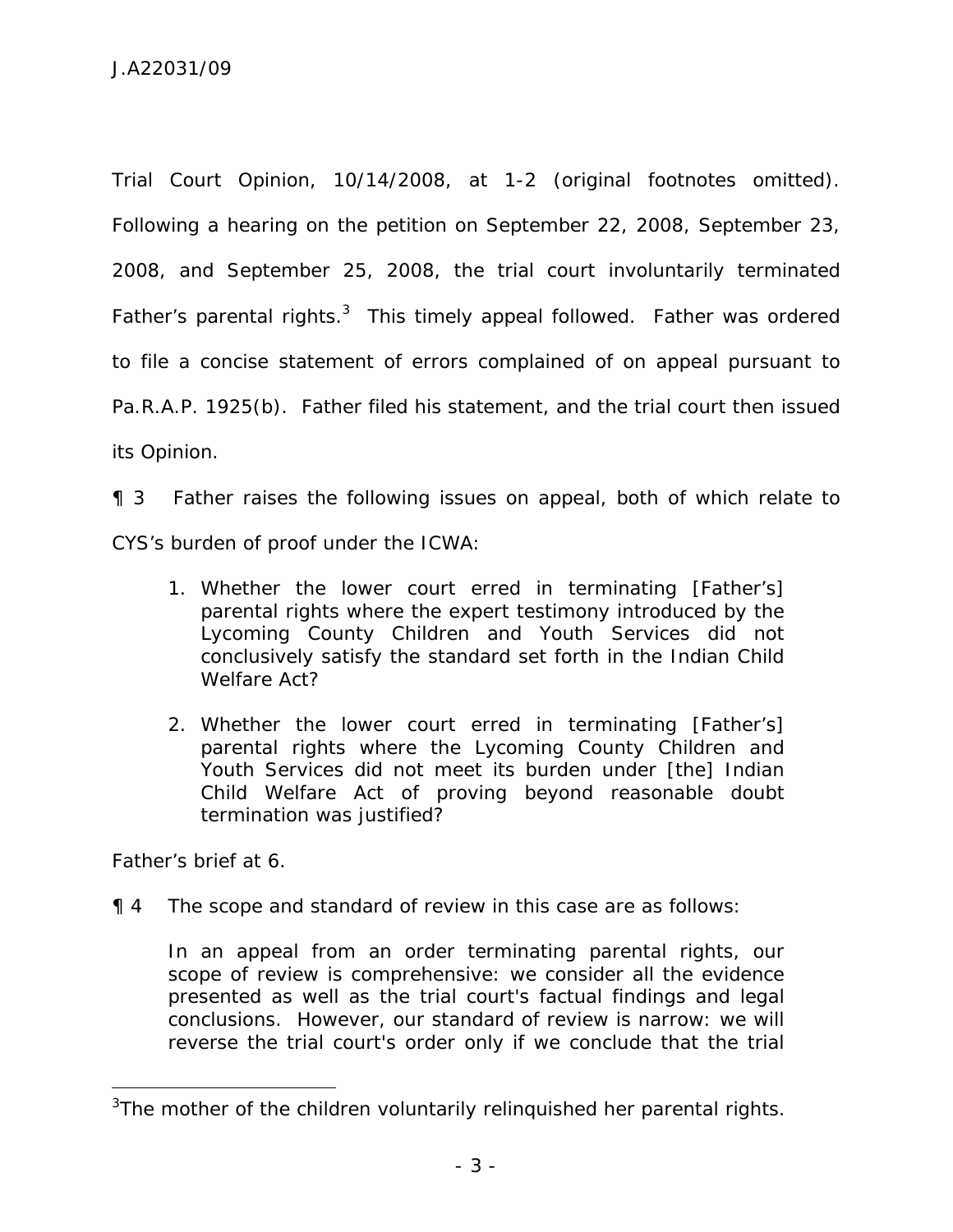-

court abused its discretion, made an error of law, or lacked competent evidence to support its findings. The trial judge's decision is entitled to the same deference as a jury verdict.

**In re L.M.**, 923 A.2d 505, 511 (Pa. Super. 2007) (citations omitted).

We are bound by the findings of the trial court which have adequate support in the record so long as the findings do not evidence capricious disregard for competent and credible evidence. The trial court is free to believe all, part, or none of the evidence presented, and is likewise free to make all credibility determinations and resolve conflicts in the evidence. Though we are not bound by the trial court's inferences and deductions, we may reject its conclusions only if they involve errors of law or are clearly unreasonable in light of the trial court's sustainable findings.

*In re M.G.*, 855 A.2d 68, 73-74 (Pa. Super. 2004) (citations omitted). If

competent evidence supports the trial court's findings, we will affirm even if

the record could also support the opposite result. *In re Adoption of* 

*T.B.B.,* 835 A.2d 387, 394 (Pa. Super. 2003).

¶ 5 In addition, pursuant to the ICWA, we will affirm the termination order

if a reasonable fact-finder could conclude beyond a reasonable doubt "that

the continued custody of the child by the parent or Indian custodian is likely

to result in serous emotional or physical damage to the child." 25 U.S.C. §

1912(f); *see also In re A.N. and M.N.*, 106 P.3d 556, 560 (Mont. 2005).4

<sup>&</sup>lt;sup>4</sup>Because no case law on point exists in this Commonwealth, we are guided in this disposition by case law from other jurisdictions.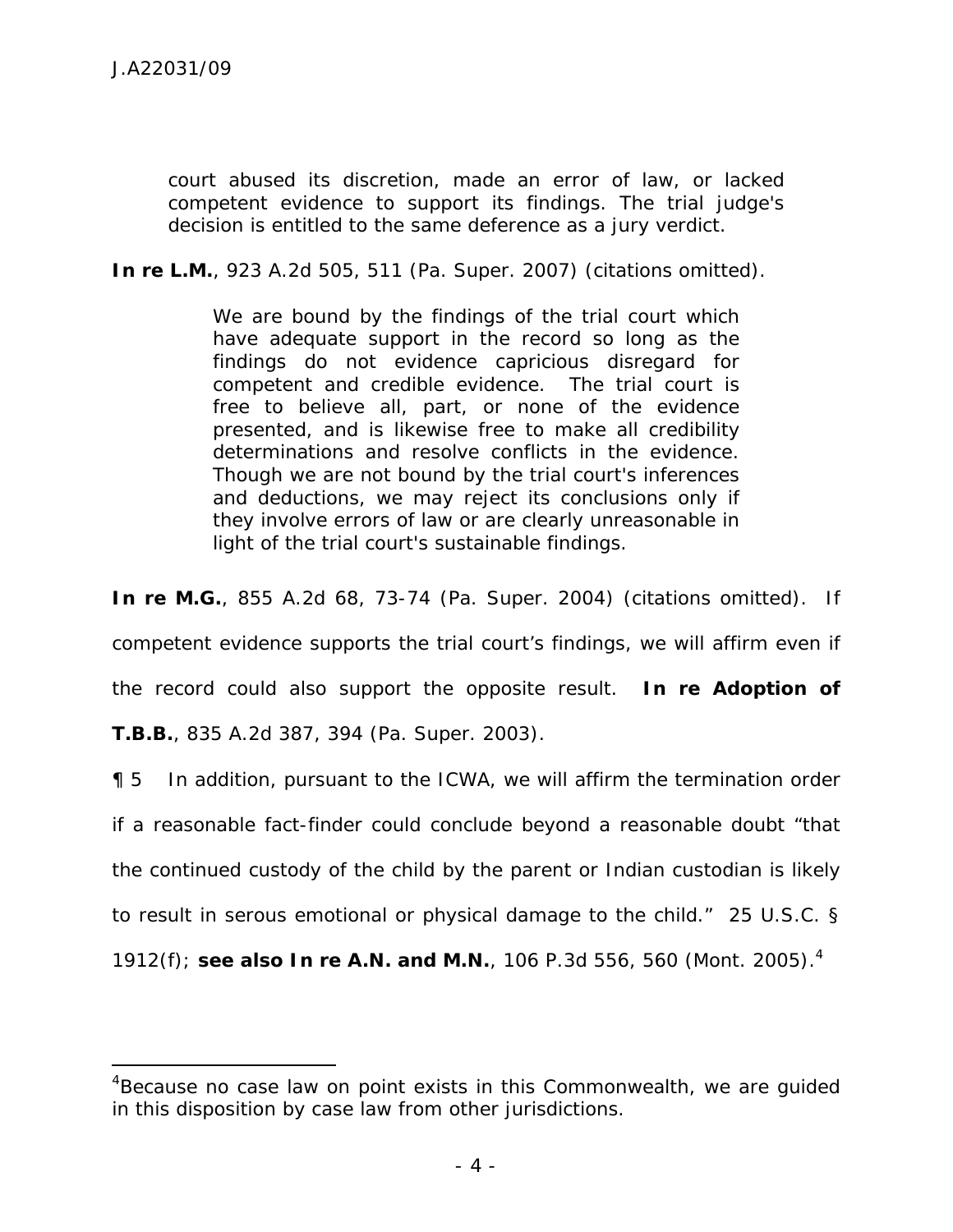¶ 6 Instantly, the trial court terminated Father's parental rights pursuant

to the following provision of the ICWA:

§ 1912. Pending court proceedings

(d) Remedial services and rehabilitative programs; preventive measures. Any party seeking to effect a foster care placement of, or termination of parental rights to, an Indian child under State law shall satisfy the court that active efforts have been made to provide remedial services and rehabilitative programs designed to prevent the breakup of the Indian family and that these efforts have proved unsuccessful.

. . .

(f) Parental rights termination orders; evidence; determination of damage to child. No termination of parental rights may be ordered in such proceeding in the absence of a determination, supported by evidence beyond a reasonable doubt, including testimony of qualified expert witnesses, that the continued custody of the child by the parent or Indian custodian is likely to result in serious emotional or physical damage to the child.

. . .

25 U.S.C. § 1912(d),  $(f)$ .<sup>5</sup>

 $\overline{a}$ 

¶ 7 In terminating Father's parental rights, the trial court found as follows:

[t]h[e] [c]ourt finds the evidence does show beyond a reasonable doubt that to return the children to [Father] is likely to result in serous emotional or physical damage to the children. While [Father] has made great strides in the last seven months to remain sober, he admits to being an alcoholic for over twentyfive years. The [c]ourt finds that seven months is a relatively short period of time to be sober, the possibility of relapse is great, and that the [c]hildren should not have to wait any longer for permanency due to [Father's] alcohol issues. [Father] has not been honest about his alcohol usage while on supervision in

<sup>&</sup>lt;sup>5</sup>Father's issues on appeal relate only to Section 1912(f).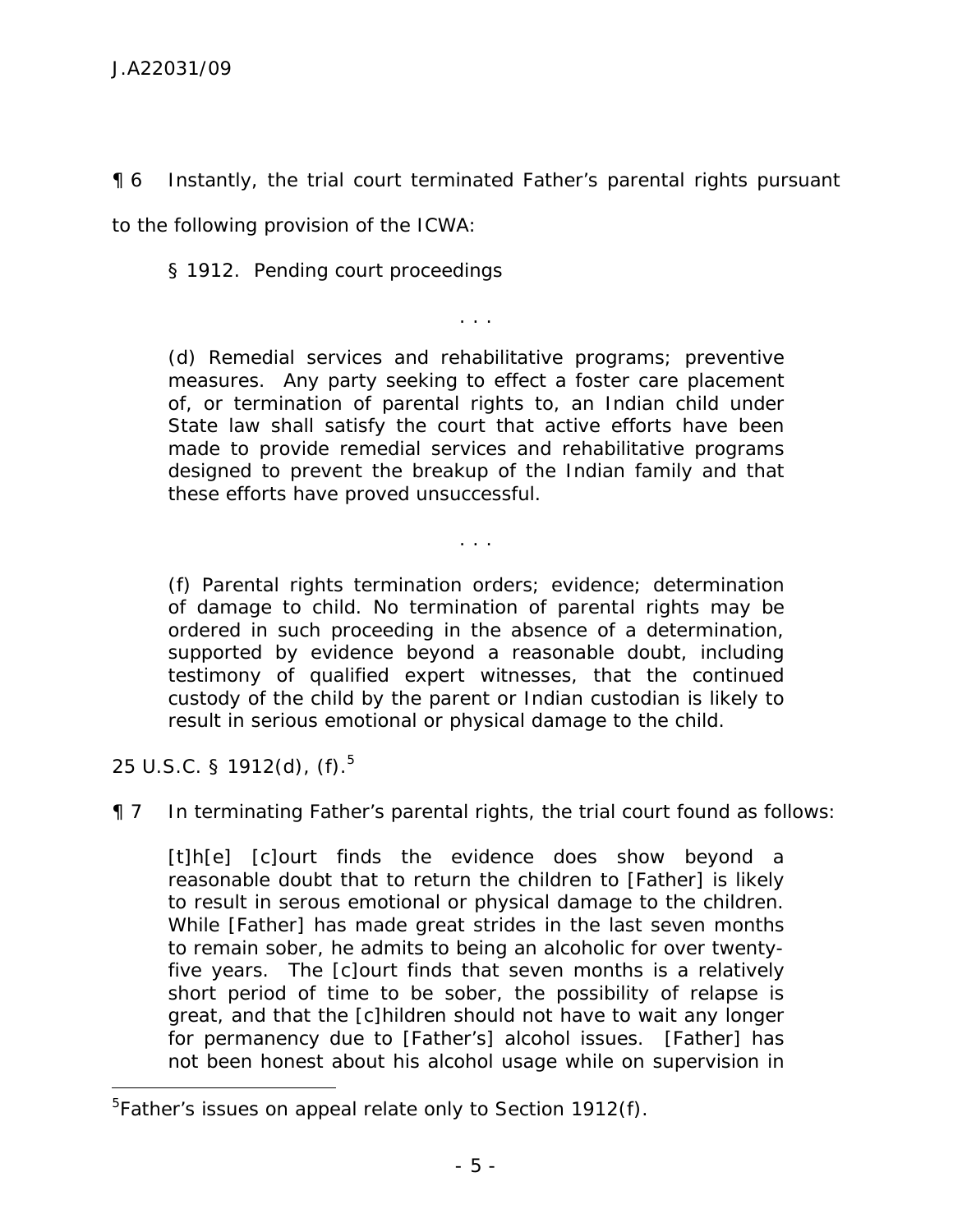an attempt to avoid jail and out of fear of losing his [children]. $[6]$ The  $[c]$ ourt also notes [Father] was on a SCRAM $[^{7}]$  unit during the majority of his time of sobriety. $[{}^{8}]$  Further, [Father] has made poor choices in relationships which have resulted in domestic violence issues. [Father] seems to be a good father to his older daughter; however, she admits one of the reasons she is staying with her father is that her mother cannot always buy her the things she needs and [Father] is able to do so.

The [c]ourt finds the children do not appear to have any real emotional connection with [Father]. The testimony of several witnesses show the children have flourished in their new environment. The [c]ourt feels that removal of the children from the [foster parents'] home after nearly twenty-two months would cause even more trauma to the children. Therefore, the [c]ourt finds [CYS] has met its burden as determined by the ICWA. As such, the [c]ourt is satisfied that termination of [Father's] parental rights will be in the best interests of the children.

Trial Court Opinion, 10/14/2008, at 11-12. Competent evidence supports

the trial court's findings.

-

¶ 8 In its opinion accompanying the subject order, the trial court thoroughly set forth the testimony of the witnesses during the termination hearing. The testimony established that, following the February 2008, domestic violence incident, during which Father's face was slashed by Mother, Father became serious about sobriety for the first time since the

<sup>&</sup>lt;sup>6</sup>Father was previously convicted of driving under the influence, and he was sentenced to a period of probation.

<sup>&</sup>lt;sup>7</sup>Secure Continuous Remote Alcohol Monitor.

<sup>&</sup>lt;sup>8</sup>Due to the domestic violence incident in February, 2008, Father was placed on a SCRAM unit, and he was tested regularly for alcohol during scheduled appointments with his probation officer. N.T., 9/25/2008, at 5, 24, 28.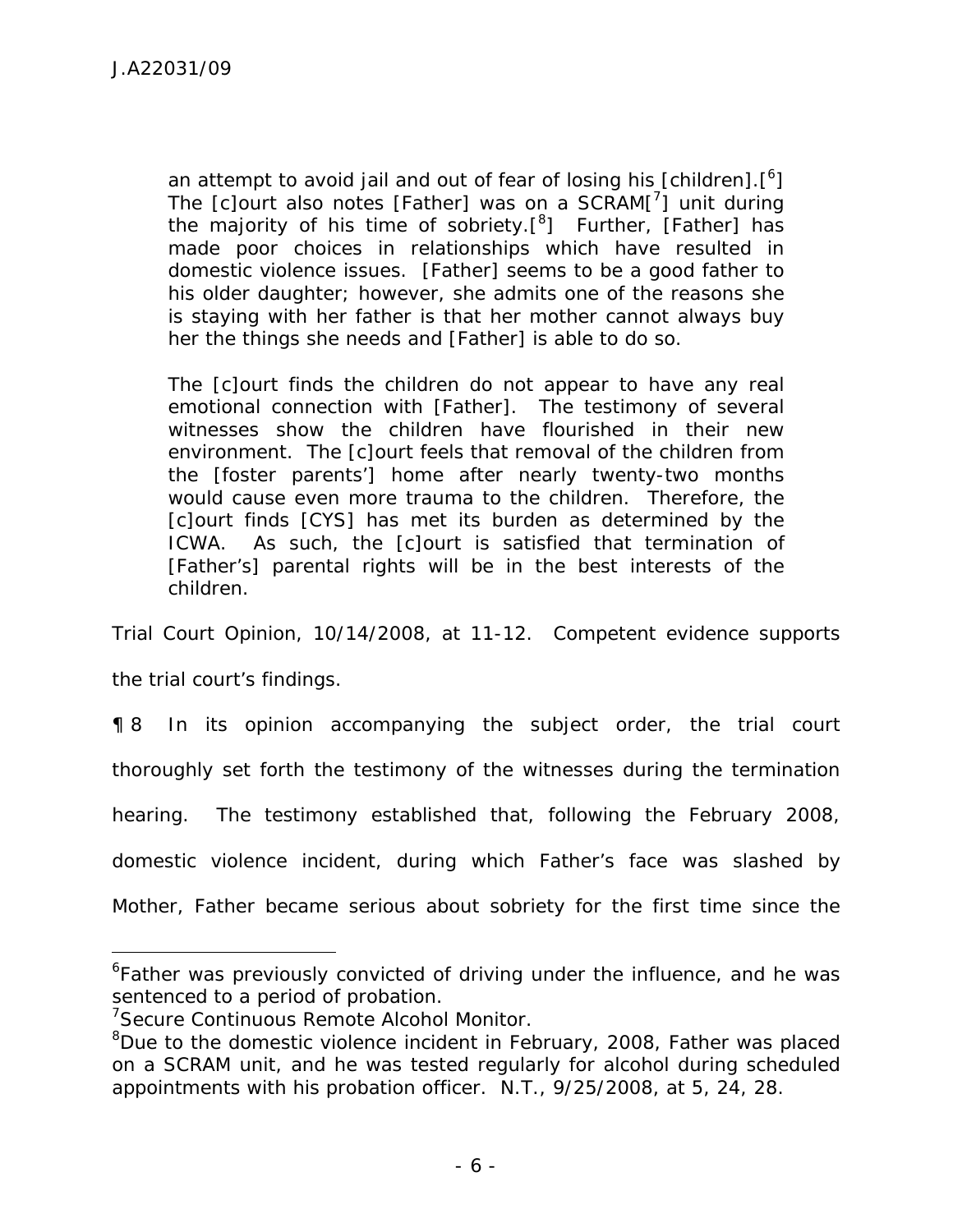children were declared dependent. There is no evidence that Father consumed alcohol from the evening of the February incident to the time of the termination hearing, that is, a period of approximately seven months. However, in violation of his probation, Father failed to report the February, 2008, incident to his probation officer. $^9$  N.T., 9/25/2008, at 28. In addition, Father testified during the termination hearing that he only had "a couple of beers" immediately following the domestic dispute. *Id.* at 83, 110. In contrast, during a previous hearing, Corporal John Ottaviano testified that Father was highly intoxicated on the night of the incident. *Id.* at 110. Further, the police report indicates Father admitted drinking prior to the domestic dispute, but, during the termination hearing, Father denied drinking prior to the dispute. *Id.* at 115-116. Based on this evidence, we will not disturb the trial court's credibility findings against Father. *See In re* 

## *M.G.*, *supra*.

-

¶ 9 Moreover, the testimonial evidence reveals that, by the time of the termination hearing, the children had been placed together with the same foster family for a period of twenty-one months. N.T., 9/23/2008, at 125. The foster mother testified she and her husband wish to adopt the children.

<sup>&</sup>lt;sup>9</sup> Father was required to report all police contacts to his probation officer. N.T., 9/25/2008, at 28.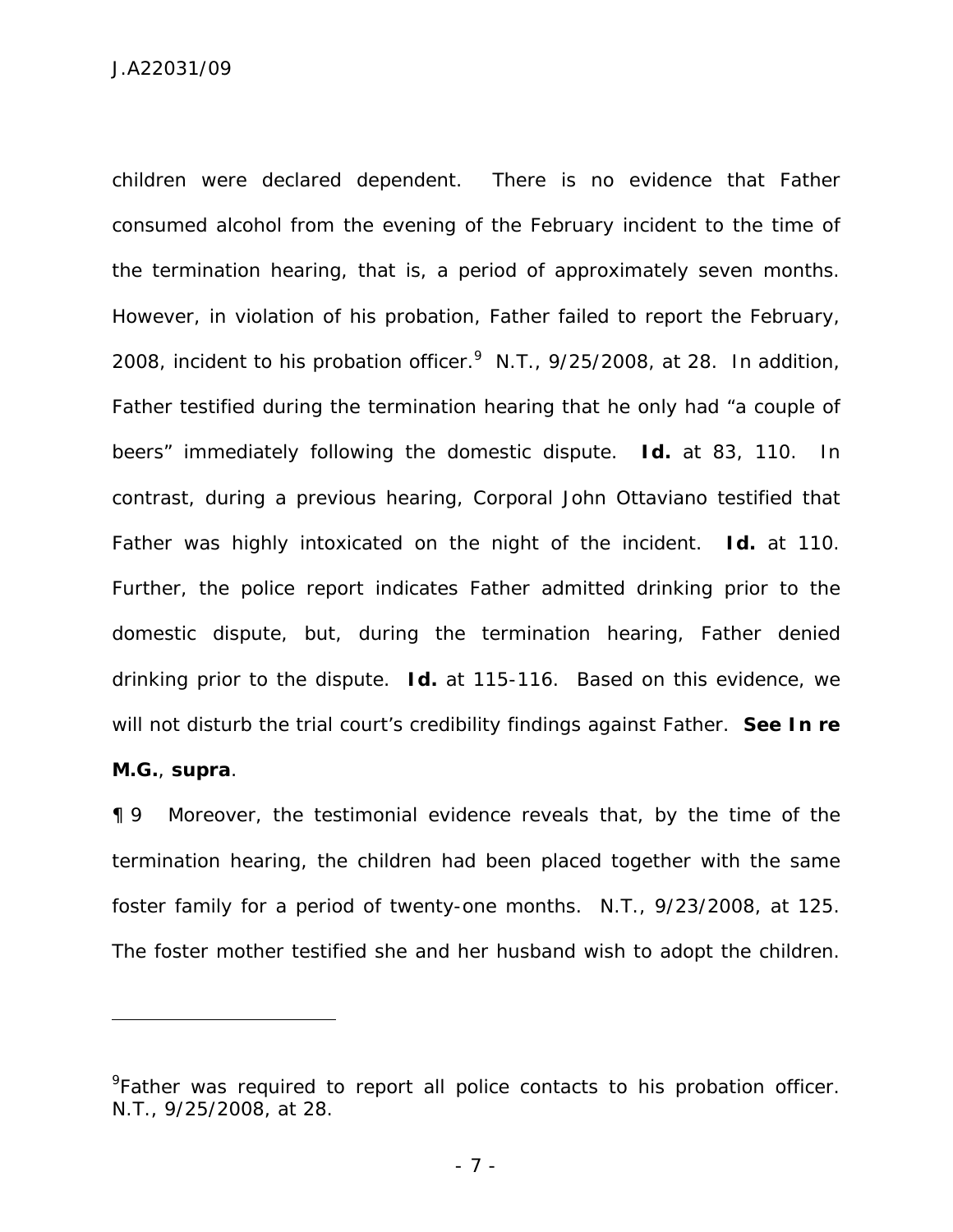Id. at 133-134. The evidence establishes that the children share a significant bond with the foster parents, and that they do not share a strong bond with Father. *Id.* at 103-104, 123. Further, the children are thriving in the foster parents' care. The foster mother testified that H.C. was two and one-half years old when placed with her, and that he was mostly non-verbal. Id. at 125. He had temper tantrums because of his inability to communicate. *Id.* The foster parents correctly concluded H.C. had hearing deficiencies. H.C. has had tubes placed in his ears to assist his hearing. *Id.* at 127-128. T.C. and S.C. had dental needs when they were first placed with the foster parents. *Id.* at 128. In addition, when they were first placed with the foster parents, T.C. acted like a parent to S.C. and H.C., and S.C. demonstrated anger problems. *Id.* at 125-126. All of the children have improved significantly while in the care of the foster parents. *Id.* at 15, 115. Further, the children's performance in school has improved since being placed with the foster parents. *Id.* at 126-127. Judy Deacon, the Court Appointed Special Advocate ("CASA") for the children, testified as follows:

I saw pretty quick changes after the children went to the resource home. [E]ven as far as their relationship with myself[,] they were just much more relaxed, they were more engaging. They were able to communicate and eventually they started becoming more demonstrative in giving hugs and kisses and being able to emotionally connect with someone. There were also improvements in their . . . behavior, in their performance in school. Just in general they became much happier, much more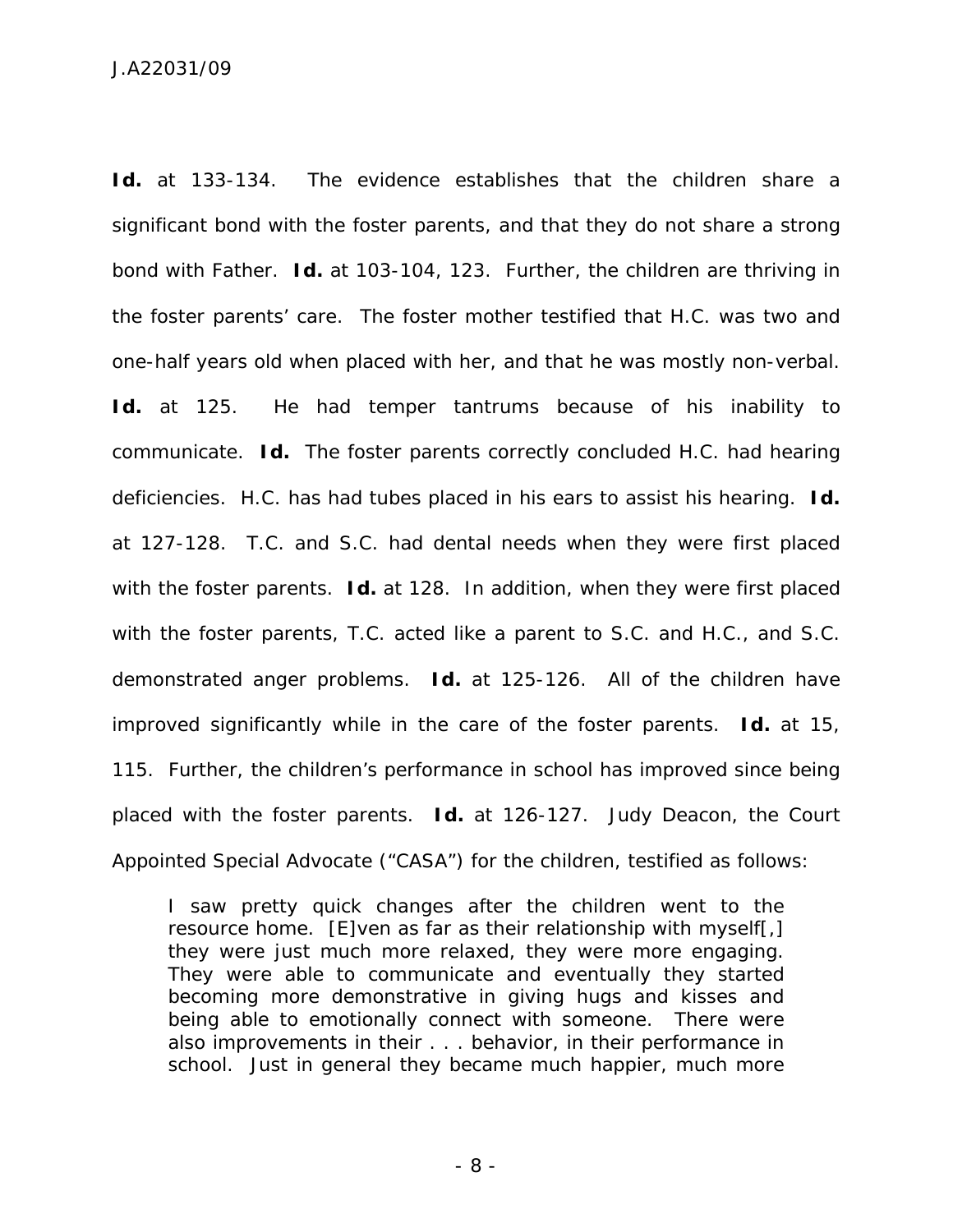comfortable and confident in what their day-to-day life was going to be.

. . .

They continue to . . . do superbly in their resource home. [A]ll three of them have grown significantly. [H.C.] is speaking in full sentences. . . .

[S.C.] has really blossomed socially. She is participating as a c[h]eer leader now. She's gained more confidence. . . . [T.C.] is doing very well . . . focusing on school and . . . extracurricular activities[,] and I see them just naturally being loving with one another and with other people. I see them . . . easily engaging with other people and . . . overall quite healthy.

*Id.* at 115-116.

¶ 10 Finally, Bruce Anderson, a licensed psychologist, who performed a psychological evaluation on Father, and interviewed the children and the foster parents, opined that any change in placement "would be extremely traumatic" for the children. *Id.* at 95. He opined that it is in the children's best interest to remain with the foster parents. *Id.* at 98.

¶ 11 Father argues that the testimony of the expert witness, Luann Kolumbus, presented by Lycoming County Children and Youth Services ("CYS"), was insufficient pursuant to the standard set forth in the ICWA. Specifically, he argues it was insufficient because she (1) lacked sufficient information to make an informed opinion and (2) deferred to the recommendations of CYS. Pursuant to 25 U.S.C. § 1912(f), Father argues that this expert's testimony did not prove beyond a reasonable doubt that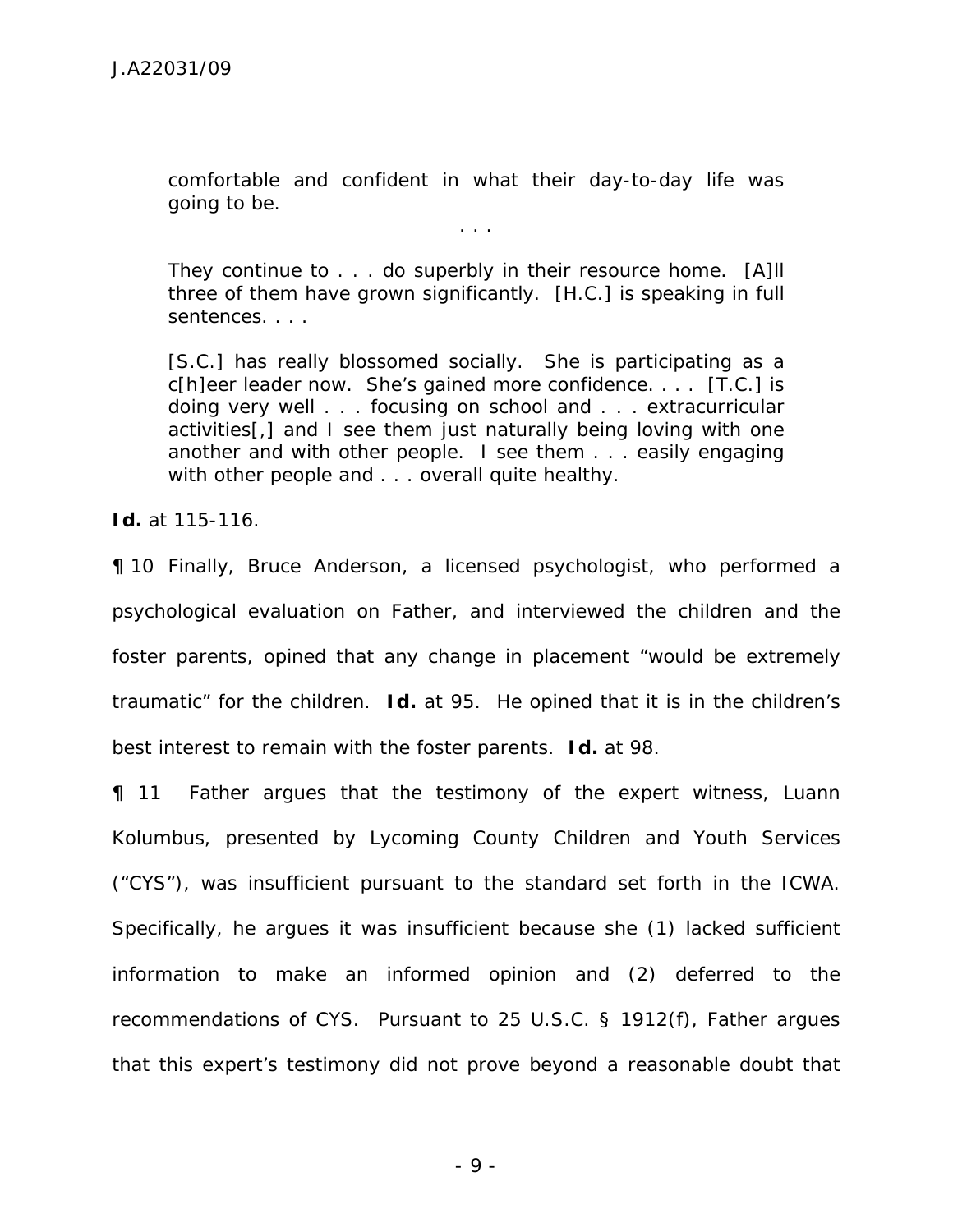J.A22031/09

placement with Father was likely to result in serious physical or emotional harm. Upon careful review, we conclude Father's claim lacks merit.

¶ 12 The ICWA requires the evidence for terminating parental custody to "include testimony of qualified expert witnesses that the continued custody of the child by the parent or Indian custodian is likely to result in serious emotional or physical damage to the child." Section 1912(f); *In re A.N.*  and M.N., 106 P.3d at 561. However, a trial court "need not conform its decision to a particular piece of evidence or a particular expert's report or testimony as long as a reasonable person could have found beyond a reasonable doubt, that the continued custody of the child by the parent . . . is likely to result in serious emotional or physical damage to the child." *In re A.N. and M.N.*, 106 P.3d at 562.

¶ 13 Kolumbus testified that she is a member of Lac-Courte-Oreilles Band of Lake Superior Chippewa Indians. N.T., 9/23/2008, at 24. She is the director of the Indian Child Welfare agency for the Lac-Courte Tribe, and her duties include investigating cases of abuse and neglect of Native American children on the Lac-Courte reservation. *Id.* at 25. In addition, the agency intervenes in ICWA proceedings. *Id.* Kolumbus explained that, in general, the Indian Child Welfare agency inquires into the best interest of a child, and that a child's length of placement and need for permanency is relevant in this regard. *Id.* at 29-31. In addition, she testified that, when the Indian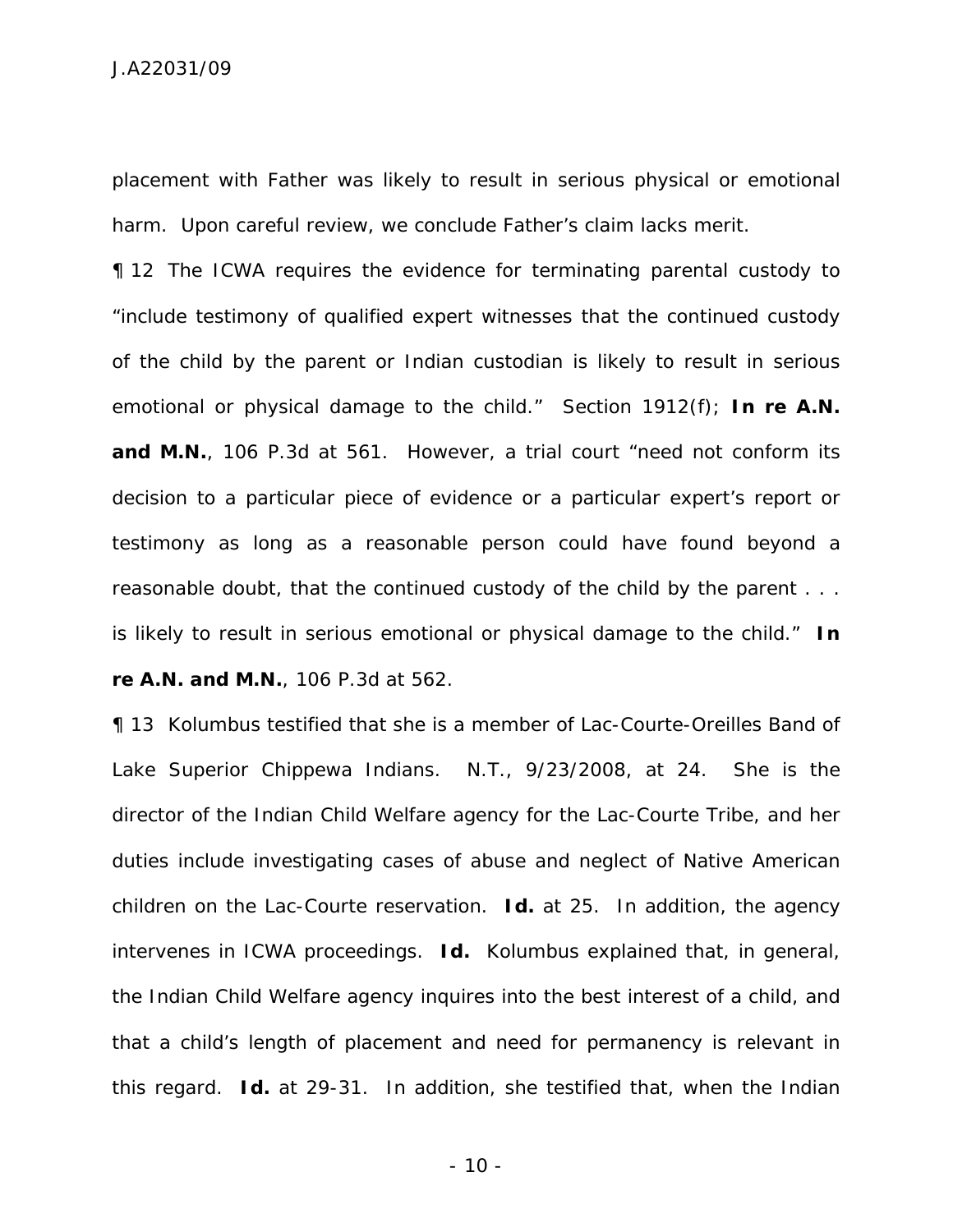Child Welfare agency intervenes in an ICWA proceeding, it has to rely on information from the CYS caseworkers. *Id.* at 31-32.

¶ 14 With respect to the instant matter, Kolumbus testified she supervised a caseworker from the Indian Child Welfare agency who was assigned to the case. *Id.* at 25. Kolumbus opined that CYS made an active effort to provide remedial services and rehabilitative programs to prevent the break-up of this family. *Id.* at 27-28. She testified as follows regarding termination of Father's parental rights:

[It] has been almost two years, and . . . I would go with the recommendation of [CYS] workers because they are there. They know the case better than we do. We will rely on their recommendation . . . because we are all looking at what's in the best interest of these [children].

Id. at 34. Further, with respect to the opinion of Bruce Anderson, the licensed psychologist, that any change in placement "would be extremely traumatic" for the children, Kolumbus testified:

[W]e also do . . . the psychological evaluations. . . . I'm aware of bonding. I'm aware of the other issues that affect children that are placed and placed and placed and the traumatic injury it causes to them. . . . I think that if the bonding has occurred and ... if they're doing well and happy ... then that's the part that we focus on to[o].

Id. at 35-36. She concluded that Father's parental rights should be terminated. *Id.* at 36.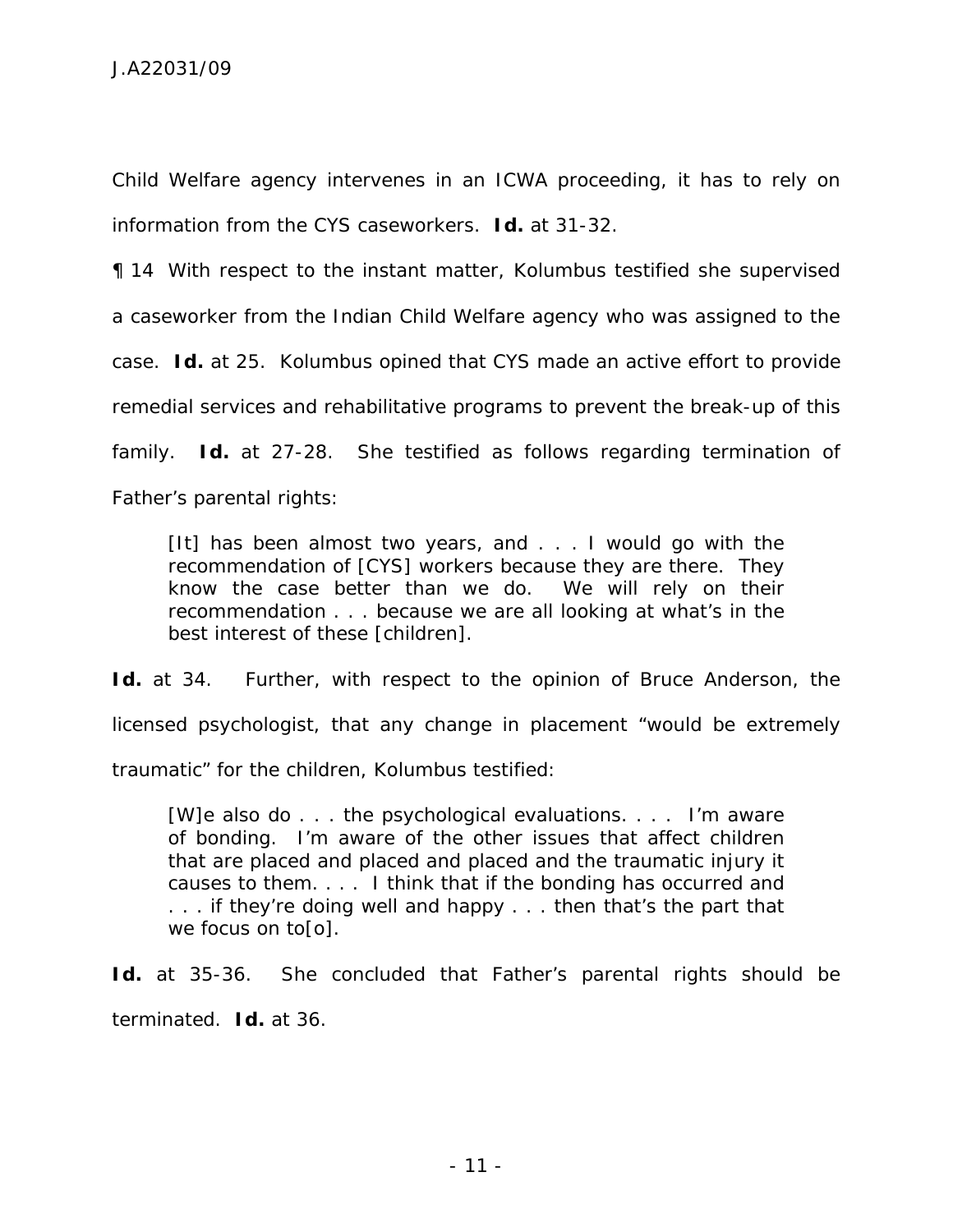¶ 15 On cross-examination, Kolumbus revealed she was unaware of Father's recent progress with his alcoholism. *Id.* at 37-39. Nevertheless, she did not change her recommendation for termination. She explained, "I do have faith that . . . social workers[,] knowing all this information[,] and if they are still recommending the termination of parental rights . . . there's some reason for it and so . . . I would agree with their recommendation." *Id.* at 43.

¶ 16 Father relies on *J.J. v. State, Dep't of Health & Social Services*, 38 P.3d 7 (Alaska 2001), in arguing that the opinion of Kolumbus was insufficient because she lacked information about Father's alleged recent sobriety. In *J.J.*, the Supreme Court of Alaska reversed and remanded the order terminating the mother's parental rights. In that case, the expert witness for the Department of Health and Social Services relied on the case file provided by the Department in recommending termination. The Alaska Supreme Court determined that the file was incomplete because it did not include evidence of the mother's alcohol rehabilitation and her recent sobriety. As such, the Court determined the expert's conclusions lacked reliability.

¶ 17 In contrast to this case, the children in *J.J.* were not going to remain with their current foster parents. Therefore, the mother argued placing the children with her would be no more emotionally disruptive than placing them

- 12 -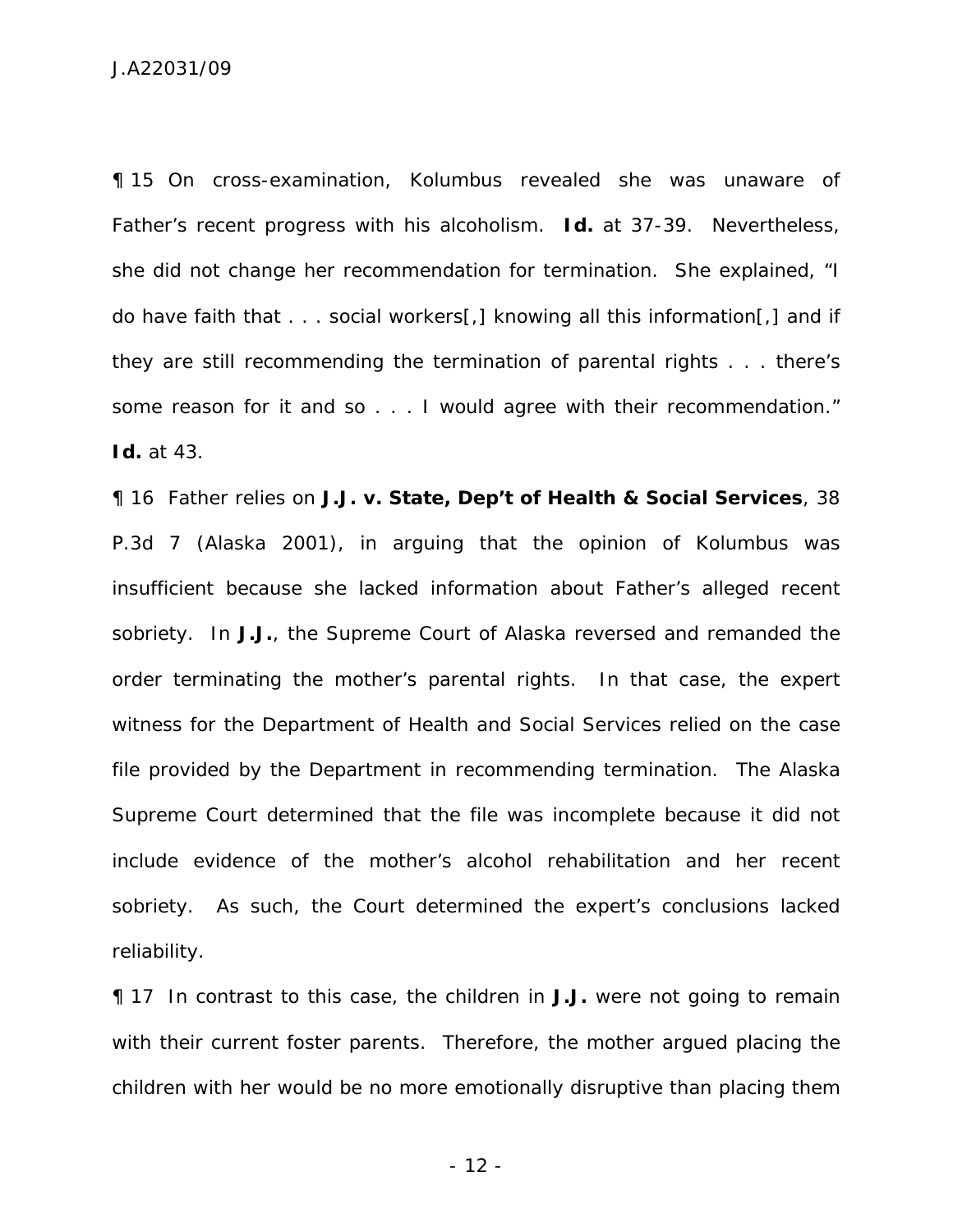J.A22031/09

 $\overline{a}$ 

in another foster home. The Alaska Supreme Court determined that the trial court, instead of terminating the mother's parental rights, should have reestablished visitation for an additional time period, after which "a reasonable person could with greater confidence decide whether the State had met its burden of demonstrating the likelihood of future serious harm to the children." *Id.* at 10. The Court continued, "this option was available to the [trial] court without interrupting an established relationship, as the children had not been permanently placed." *Id.* at 10-11.

¶ 18 In this case, providing Father an additional time period to demonstrate sobriety would interrupt the children's established relationship with the foster parents, with whom they have lived for nearly three years, and who wish to adopt them.<sup>10</sup> Further, based on the testimonial evidence, a reasonable fact finder could conclude beyond a reasonable doubt that removing the children from the foster parents in order to reunite them with Father would cause them serious emotional harm. As such, we conclude Father's reliance on *J.J.* is inapposite to this matter. Kolumbus' lack of information on Father's claimed recent sobriety does not require denial of the petition for termination of his parental rights.

 $10$ T.C. and S.C. informed Bruce Anderson that they would like to live with the foster parents until they are "grown up." H.C., because of his age and verbal limitations, was unable to communicate his desire. N.T., 9/23/2008, at 93-94.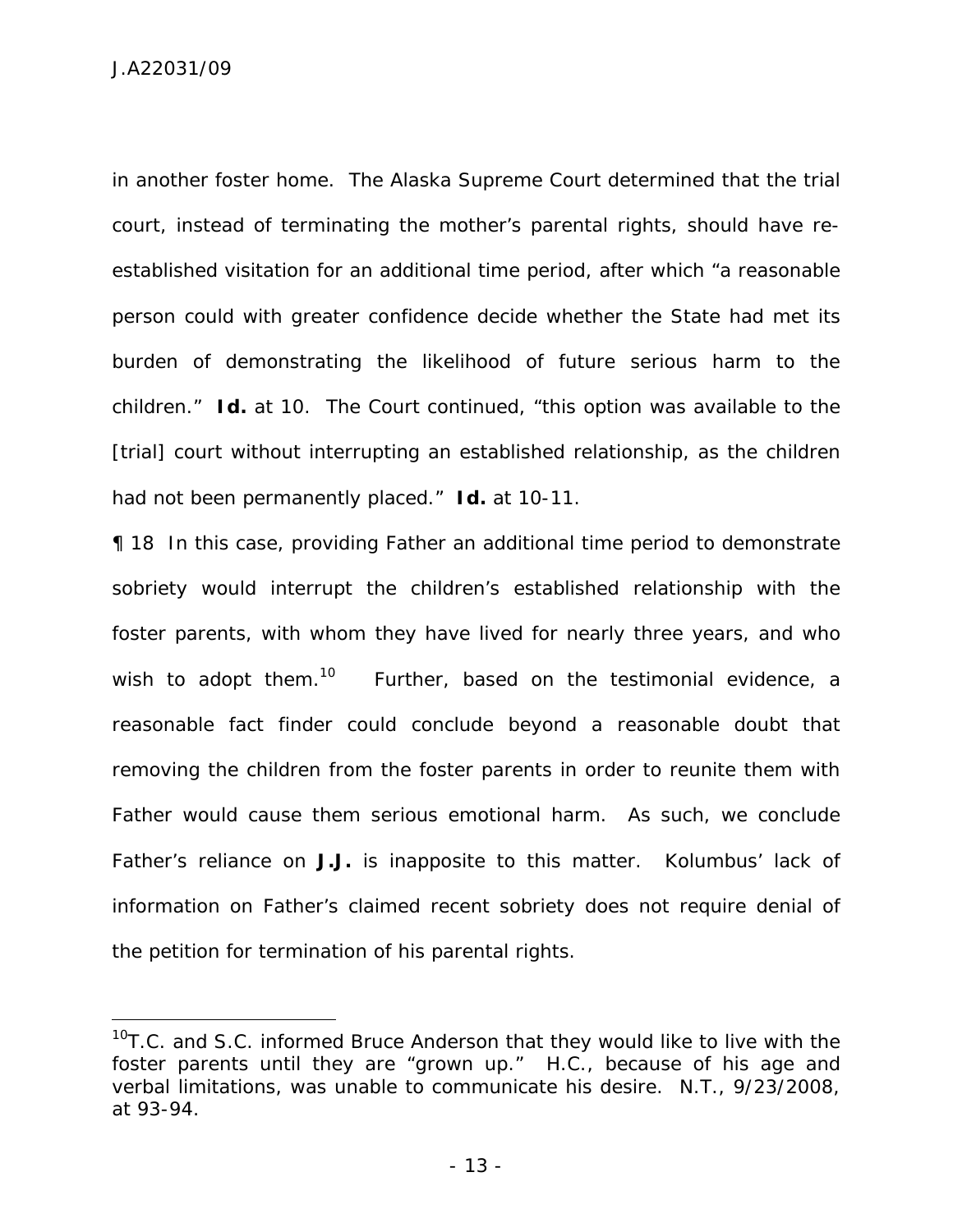¶ 19 We also reject Father's claim that the opinion of Kolumbus should be rejected because she relied solely on CYS's case file. Father cites *C.J. v. State, Dep't of Health & Social Services*, 18 P.3d 1214 (Alaska 2001) in support of his position. *C.J.* is a related case to *J.J*. In *C.J.*, the Alaska Supreme Court determined that the conclusions of the same expert as in *J.J.* "appear to be little more than generalizations about the harms resulting from a parent's absence and provide little discussion of the particular facts of this case." *Id.* at 1218.

¶ 20 In contrast to the expert in *C.J.*, in addition to the case file, Kolumbus was familiar with particular circumstances of this case through the caseworker from the Indian Child Welfare agency who was assigned to it. Kolumbus testified that she was updated by the caseworker whom she supervised. N.T., 9/23/2008, at 25, 27. Further, our review of the testimony reveals that Kolumbus made specific conclusions about this case. For this reason, and, because a reasonable fact finder could conclude beyond a reasonable doubt that removing the children from the foster parents in order to reunite them with Father would cause them serious emotional harm, we conclude Father's reliance on *C.J.* is misplaced. Therefore, we hold that the expert testimony of Kolumbus satisfied the standard set forth in Section 1912(f).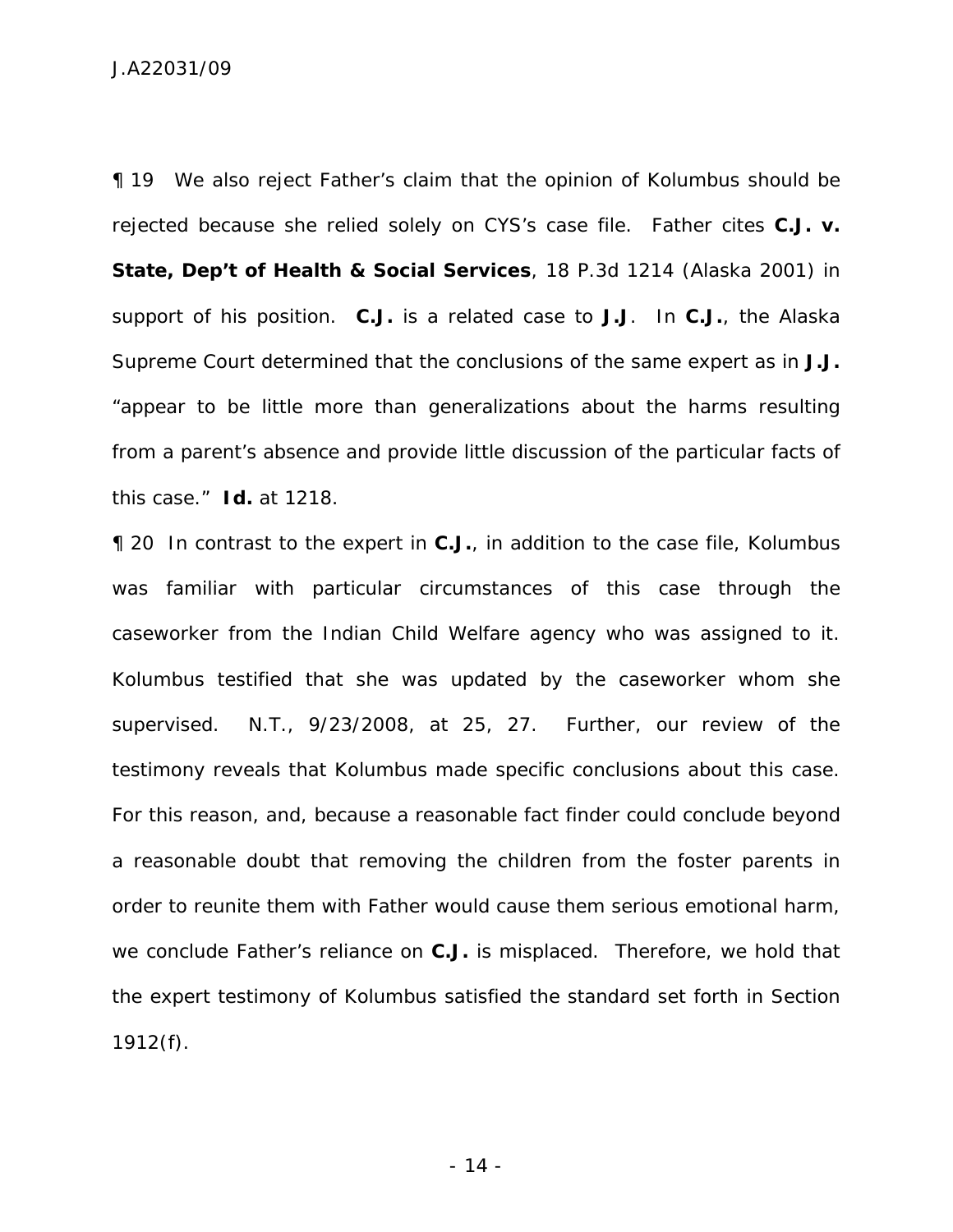-

¶ 21 Lastly, Father argues the evidence presented by CYS was insufficient to show, beyond a reasonable doubt, that Father's continued custody of the children would result in serious emotional or physical harm to them. We disagree.

¶ 22 Father relies on *C.J.*, *supra*, in arguing that, like *C.J.*, he was successfully parenting his older child and had taken steps to put himself in a position to parent the subject children. Further, Father argues that, based on testimonial evidence regarding his recent sobriety, reasonable doubt existed as to whether continued custody would likely lead to the children's physical or emotional harm.

¶ 23 Father's sixteen-year-old daughter testified at the termination hearing that she had been living with Father for approximately three months.<sup>11</sup> N.T., 9/22/2008, at 12-13. She testified to Father's sobriety and parenting skills. The trial court found that, although Father appears to be a good parent to his older daughter, the determinative factor regarding the subject children is the serious emotional trauma they would suffer if removed from the foster parents and returned to Father. We agree with the trial court. Further, we reject Father's argument that the evidence of his recent sobriety would

 $11$ This daughter has a different mother than that of the subject children. 9/22/2008, at 5.